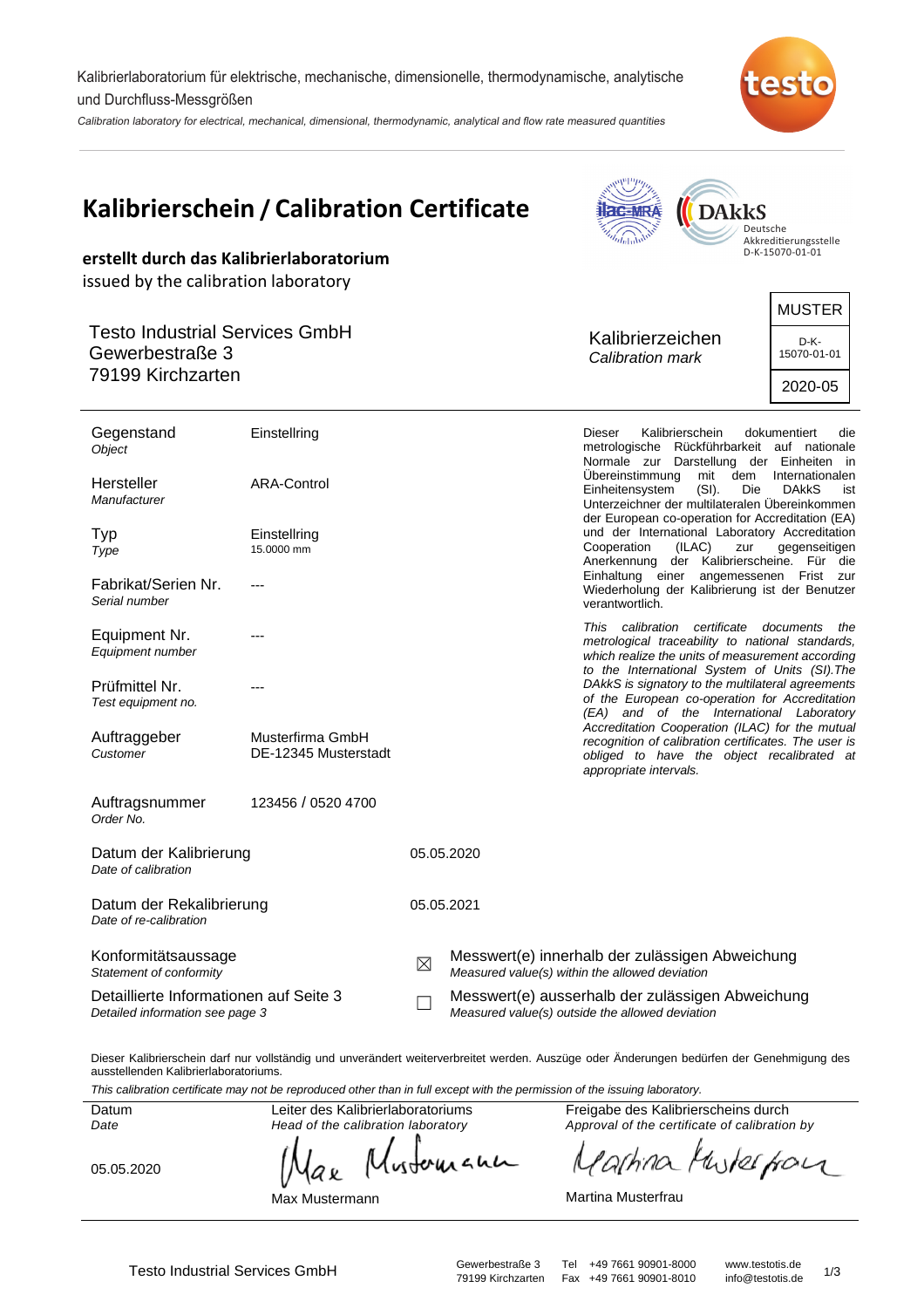MUSTER

2020-05

|                                |                    | Kalibriergegenstand Characteristics to the calibration article |                                  |              |
|--------------------------------|--------------------|----------------------------------------------------------------|----------------------------------|--------------|
| Gegenstand<br>Object           |                    | Einstellring                                                   |                                  |              |
| Messbereich<br>Measuring range |                    | 15,0000 mm                                                     |                                  |              |
| Norm<br>Standard               |                    | DIN 2250-1:2008-10                                             |                                  |              |
| Abmaß<br>Allowance             | Maximum<br>Maximum | 15,0025 mm                                                     | Oberes Abmaß<br>Over-allowance   | $2,5 \mu m$  |
|                                | Minimum<br>Minimum | 14.9975 mm                                                     | Unteres Abmaß<br>Under-allowance | $-2,5 \mu m$ |
| Inventar Nr.<br>Inventory no.  |                    |                                                                |                                  |              |
| Standort<br>Location           |                    | PMV-104 SCHRANK - S20 -<br>R09F04                              |                                  |              |

# **Kalibrierverfahren** Calibration procedure

Die Kalibrierung erfolgte auf Grundlage der Richtlinie DKD-R 4-3 Blatt 4.1:2018-09, Kalibrierung von zylindrischen Einstellnormalen, Lehrdornen und -ringen – Punkt 5.3.4, Option 4: Wiederholungskalibrierung von Lehren. (Hinweis: Normativ geforderte Formabweichungen aus früheren Kalibrierungen liegen in der Verantwortung des Kunden.)

The calibration is performed on the basis of the DKD-R 4-3 Sheet 4.1:2018-09, Calibration of cylindrical setting gauges, plug gauges and ring gauges – point 5.3.4, Option 4: Repeat calibration of gauges. (Note: Normatively required form deviations from previous calibrations are the responsibility of the customer.)

## **Umgebungsbedingungen** Ambient conditions

Alle Messungen wurden im temperierten Labor durchgeführt.

All of the measurement were carried out in a tempered laboratory.

Temperatur Temperature (19...21) °C Feuchte Humidity (20...60) % rF % RH

## **Messeinrichtungen** Measuring equipment

| Referenz                                           | Rückführung         | Rekal.    | Zertifikat-Nr.  | Eq.-Nr.  |
|----------------------------------------------------|---------------------|-----------|-----------------|----------|
| Reference                                          | <b>Fraceability</b> | Next cal. | Certificate-no. | Ea.-no.  |
| Längenmessmaschine length measuring machine        | ISO 2020-05         | 2020-11   | 3561089         | 10113369 |
| <b>Einstellring 30 mm</b> setting ring gauge 30 mm | 15007-01-01 2019-11 | 2022-11   | 3357360         | 10432488 |

Referenzzertifikate sind auf www.primasonline.com abrufbar Reference certificates are available at www.primasonline.com

## **Vorbereitende Prüfungen und Tätigkeiten** Preparing examinations and activities

| Sichtprüfung      |
|-------------------|
| Visual inspection |

In Ordnung In order Roststellen vorhanden. Rust patches existing.

# Funktionsprüfung

Functional check

## In Ordnung

- In order
- --- ---



Testo Industrial Services GmbH<br>
79199 Kirchzarten Fax +49 7661 90901-8010 info@testotis.de 2/3 79199 Kirchzarten Fax +49 7661 90901-8010